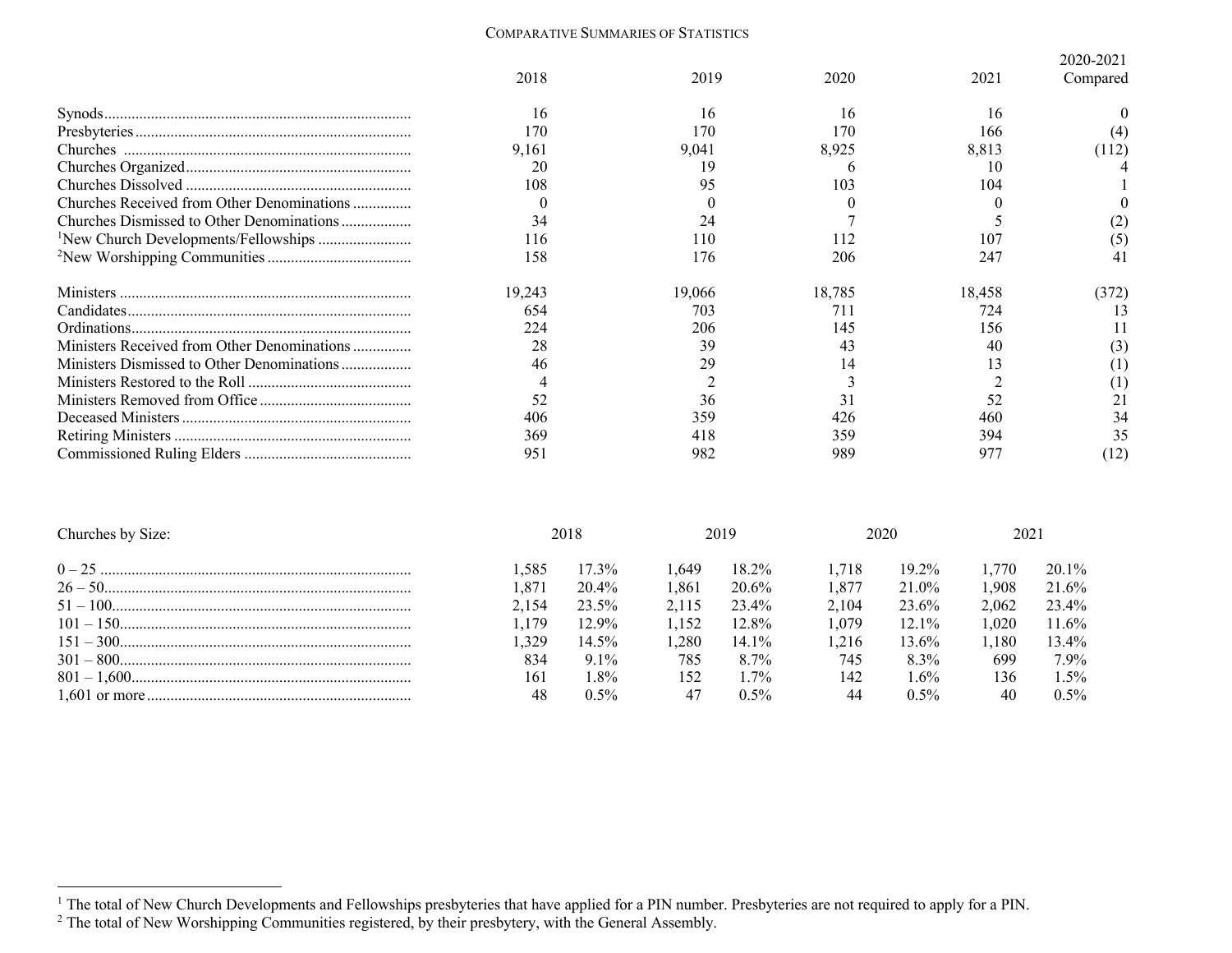## 82% of churches submitted statistical data, representing 91% of PCUSA membership. The median presbytery has a membership of 5,526 persons. The average presbytery consists of 111 ministers, 53 churches, and 4 candidates.

|                          |               | 2018          | 2019          | 2020          | 2021          | Difference |
|--------------------------|---------------|---------------|---------------|---------------|---------------|------------|
|                          |               | 1,352,678     | 1,302,043     | 1,245,354     | 1,193,770     | (51, 584)  |
|                          |               | $-6,205$      | $-4,162$      | $-4,642$      | $-5,143$      | 501        |
|                          |               | 793,629       | 764,918       | 729,802       | 699,651       | (30, 151)  |
|                          |               | 61,749        | 61,405        | 58,002        | 56,923        | (1,079)    |
| Gains:                   |               |               |               |               |               |            |
|                          |               | 14,858        | 14,648        | 6,581         | 8,647         | 2,066      |
|                          |               | 9,578         | 9,023         | 5,319         | 5,708         | 389        |
|                          |               | 22,005        | 21,408        | 9,210         | 10,921        | 1,711      |
| Losses:                  |               |               |               |               |               |            |
|                          |               | 16.893        | 11,546        | 6.651         | 7,381         | 730        |
|                          |               | 24,478        | 23,873        | 25,395        | 23,787        | (1,608)    |
|                          |               | 61,240        | 56,133        | 41,111        | 40,549        | (562)      |
| Baptisms:                |               |               |               |               |               |            |
|                          |               | 11,181        | 10,401        | 4,251         | 7,511         | 3,260      |
|                          |               | 1,479         | 1,574         | 661           | 972           | 311        |
|                          |               | 2,018         | 1,860         | 703           | 1,287         | 584        |
|                          |               | 488,728       | 497,665       | 419,497       | 382,034       | (37, 463)  |
| Receipts                 |               |               |               |               |               |            |
|                          | 2018          | 2019          |               | 2020          | 2021          |            |
| Annual Income            | 2,306,132,231 | 2,376,948,622 | 2,194,237,912 |               | 2,279,081,812 |            |
| Annual Expense           | 2,189,700,617 | 2,188,911,223 | 1,994,454,504 |               | 2,038,054,374 |            |
|                          |               |               |               |               |               |            |
| Subset of Annual Expense |               |               |               |               |               |            |
| Spent on:<br>Mission     | 211,496,303   | 216,202,247   |               | 197,890,888   | 206,061,063   |            |
| Personnel                |               |               |               |               |               |            |
|                          | 1,625,025,243 | 1,606,559,117 |               | 1,096,440,491 | 1,091,908,107 |            |
| Facilities               | 456,713,771   | 453,450,829   |               | 397,759,536   | 432,950,238   |            |

 $1$  On previous statistical reports, churches would use other gains or losses to make adjustments to their beginning members. This category was created to separate those administrative changes from membership gains or losses.